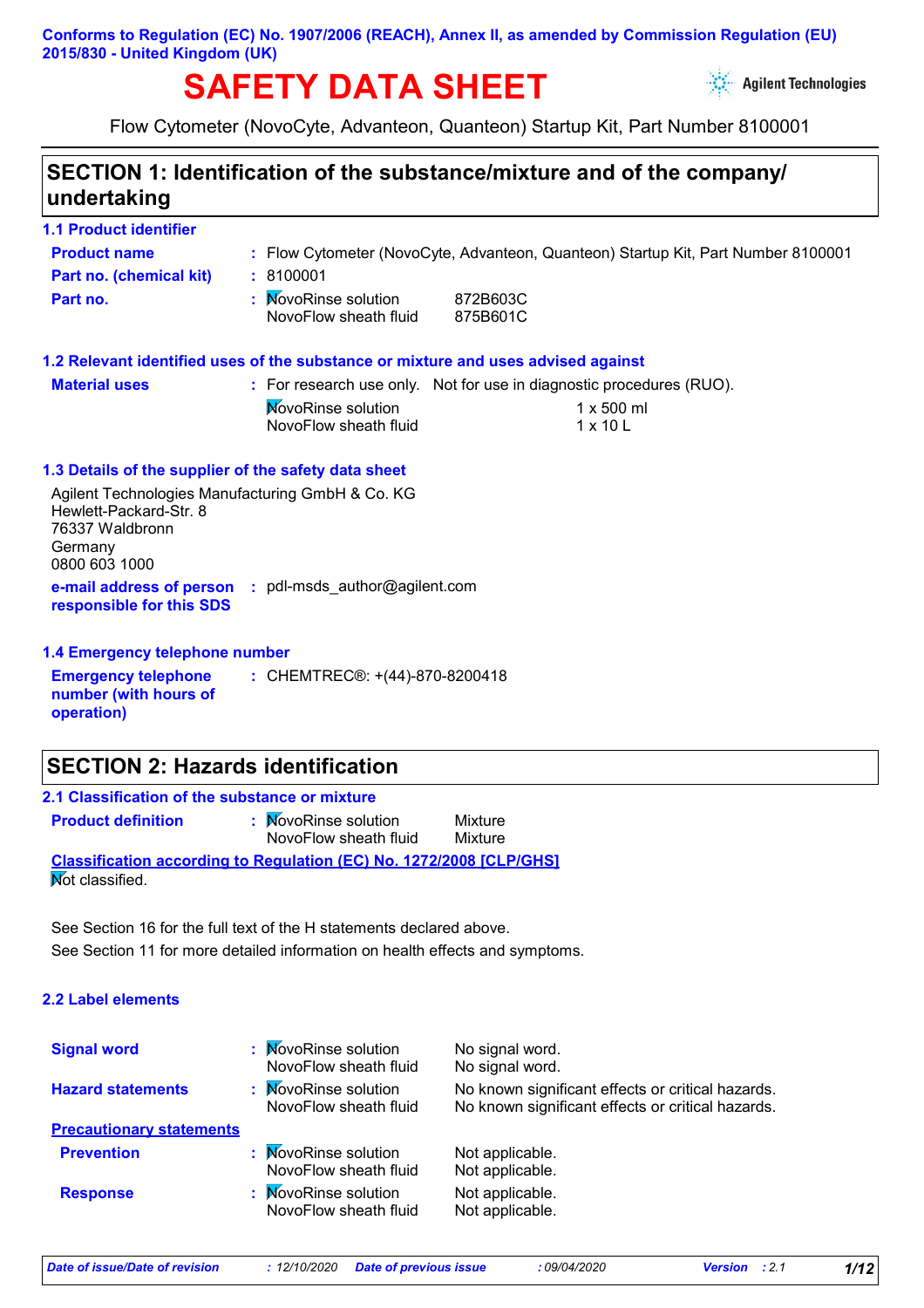*Flow Cytometer (NovoCyte, Advanteon, Quanteon) Startup Kit, Part Number 8100001*

### **SECTION 2: Hazards identification**

| <b>Storage</b>                                                                                                                                           | <b>NovoRinse solution</b><br>NovoFlow sheath fluid | Not applicable.<br>Not applicable.                                                                                                                                                   |
|----------------------------------------------------------------------------------------------------------------------------------------------------------|----------------------------------------------------|--------------------------------------------------------------------------------------------------------------------------------------------------------------------------------------|
| <b>Disposal</b>                                                                                                                                          | : MovoRinse solution<br>NovoFlow sheath fluid      | Not applicable.<br>Not applicable.                                                                                                                                                   |
| <b>Supplemental label</b><br>elements                                                                                                                    | : MovoRinse solution<br>NovoFlow sheath fluid      | Not applicable.<br>Not applicable.                                                                                                                                                   |
| <b>Annex XVII - Restrictions</b><br>on the manufacture,<br>placing on the market<br>and use of certain<br>dangerous substances,<br>mixtures and articles | <b>NovoRinse solution</b><br>NovoFlow sheath fluid | Not applicable.<br>Not applicable.                                                                                                                                                   |
| <b>Special packaging requirements</b>                                                                                                                    |                                                    |                                                                                                                                                                                      |
| <b>Tactile warning of</b><br>danger                                                                                                                      | : MovoRinse solution<br>NovoFlow sheath fluid      | Not applicable.<br>Not applicable.                                                                                                                                                   |
| <b>2.3 Other hazards</b>                                                                                                                                 |                                                    |                                                                                                                                                                                      |
| <b>Product meets the</b><br>criteria for PBT or vPvB<br>according to<br><b>Regulation (EC) No.</b><br>1907/2006, Annex XIII                              | : MovoRinse solution<br>NovoFlow sheath fluid      | This mixture does not contain any substances that are<br>assessed to be a PBT or a vPvB.<br>This mixture does not contain any substances that are<br>assessed to be a PBT or a vPvB. |
| Other hazards which do<br>not result in<br>classification                                                                                                | : MovoRinse solution<br>NovoFlow sheath fluid      | None known.<br>None known.                                                                                                                                                           |

# **SECTION 3: Composition/information on ingredients**

| <b>3.1 Substances</b> |  | <b>NovoRinse solution</b><br>NovoFlow sheath fluid |  |  |   |  |  | Mixture<br>Mixture |  |  |  |  |  |  |  |
|-----------------------|--|----------------------------------------------------|--|--|---|--|--|--------------------|--|--|--|--|--|--|--|
| $-1$                  |  |                                                    |  |  | . |  |  |                    |  |  |  |  |  |  |  |

There are no ingredients present which, within the current knowledge of the supplier and in the concentrations applicable, are classified as hazardous to health or the environment, are PBTs, vPvBs or Substances of equivalent concern, or have been assigned a workplace exposure limit and hence require reporting in this section.

Occupational exposure limits, if available, are listed in Section 8.

### **SECTION 4: First aid measures**

| 4.1 Description of first aid measures |                                               |                                                                                                                                                                                                                                                                                                                                                                                        |
|---------------------------------------|-----------------------------------------------|----------------------------------------------------------------------------------------------------------------------------------------------------------------------------------------------------------------------------------------------------------------------------------------------------------------------------------------------------------------------------------------|
| <b>Eye contact</b>                    | : MovoRinse solution<br>NovoFlow sheath fluid | Immediately flush eyes with plenty of water, occasionally<br>lifting the upper and lower eyelids. Check for and remove<br>any contact lenses. Get medical attention if irritation occurs.<br>Immediately flush eyes with plenty of water, occasionally<br>lifting the upper and lower eyelids. Check for and remove<br>any contact lenses. Get medical attention if irritation occurs. |
| <b>Inhalation</b>                     | : MovoRinse solution                          | Remove victim to fresh air and keep at rest in a position<br>comfortable for breathing. Get medical attention if<br>symptoms occur.                                                                                                                                                                                                                                                    |
|                                       | NovoFlow sheath fluid                         | Remove victim to fresh air and keep at rest in a position<br>comfortable for breathing. Get medical attention if<br>symptoms occur.                                                                                                                                                                                                                                                    |
| <b>Skin contact</b>                   | : MovoRinse solution                          | Flush contaminated skin with plenty of water. Remove<br>contaminated clothing and shoes. Get medical attention if<br>symptoms occur.                                                                                                                                                                                                                                                   |
|                                       | NovoFlow sheath fluid                         | Flush contaminated skin with plenty of water. Remove<br>contaminated clothing and shoes. Get medical attention if<br>symptoms occur.                                                                                                                                                                                                                                                   |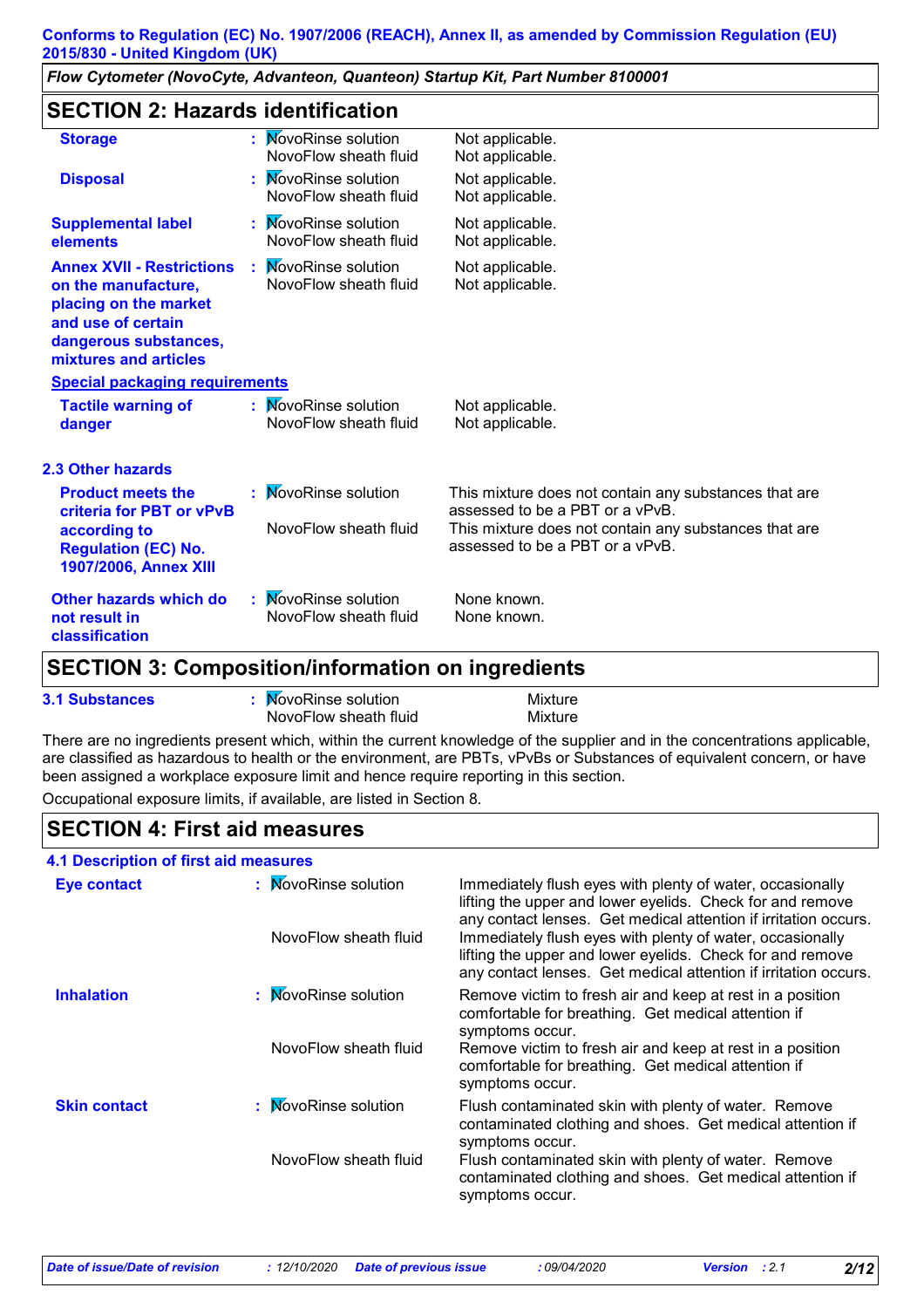*Flow Cytometer (NovoCyte, Advanteon, Quanteon) Startup Kit, Part Number 8100001*

| <b>SECTION 4: First aid measures</b> |                       |                                                                                                                                                                                                                                                                                                                                                            |  |  |  |  |  |
|--------------------------------------|-----------------------|------------------------------------------------------------------------------------------------------------------------------------------------------------------------------------------------------------------------------------------------------------------------------------------------------------------------------------------------------------|--|--|--|--|--|
| <b>Ingestion</b>                     | : MovoRinse solution  | Wash out mouth with water. Remove victim to fresh air and<br>keep at rest in a position comfortable for breathing. If<br>material has been swallowed and the exposed person is<br>conscious, give small quantities of water to drink. Do not<br>induce vomiting unless directed to do so by medical<br>personnel. Get medical attention if symptoms occur. |  |  |  |  |  |
|                                      | NovoFlow sheath fluid | Wash out mouth with water. Remove victim to fresh air and<br>keep at rest in a position comfortable for breathing. If<br>material has been swallowed and the exposed person is<br>conscious, give small quantities of water to drink. Do not<br>induce vomiting unless directed to do so by medical<br>personnel. Get medical attention if symptoms occur. |  |  |  |  |  |
| <b>Protection of first-aiders</b>    | : MovoRinse solution  | No action shall be taken involving any personal risk or<br>without suitable training.                                                                                                                                                                                                                                                                      |  |  |  |  |  |
|                                      | NovoFlow sheath fluid | No action shall be taken involving any personal risk or<br>without suitable training.                                                                                                                                                                                                                                                                      |  |  |  |  |  |

#### **4.2 Most important symptoms and effects, both acute and delayed**

| <b>Potential acute health effects</b> |                                               |                                                                                                        |
|---------------------------------------|-----------------------------------------------|--------------------------------------------------------------------------------------------------------|
| Eye contact                           | : MovoRinse solution<br>NovoFlow sheath fluid | No known significant effects or critical hazards.<br>No known significant effects or critical hazards. |
| <b>Inhalation</b>                     | : MovoRinse solution<br>NovoFlow sheath fluid | No known significant effects or critical hazards.<br>No known significant effects or critical hazards. |
| <b>Skin contact</b>                   | : MovoRinse solution<br>NovoFlow sheath fluid | No known significant effects or critical hazards.<br>No known significant effects or critical hazards. |
| <b>Ingestion</b>                      | : MovoRinse solution<br>NovoFlow sheath fluid | No known significant effects or critical hazards.<br>No known significant effects or critical hazards. |
| <b>Over-exposure signs/symptoms</b>   |                                               |                                                                                                        |
| Eye contact                           | : MovoRinse solution<br>NovoFlow sheath fluid | No specific data.<br>No specific data.                                                                 |
| <b>Inhalation</b>                     | : MovoRinse solution<br>NovoFlow sheath fluid | No specific data.<br>No specific data.                                                                 |
| <b>Skin contact</b>                   | : MovoRinse solution<br>NovoFlow sheath fluid | No specific data.<br>No specific data.                                                                 |
| <b>Ingestion</b>                      | : MovoRinse solution<br>NovoFlow sheath fluid | No specific data.<br>No specific data.                                                                 |

#### **4.3 Indication of any immediate medical attention and special treatment needed**

| <b>Notes to physician</b>  | : MovoRinse solution                          | Treat symptomatically. Contact poison treatment specialist<br>immediately if large quantities have been ingested or inhaled. |
|----------------------------|-----------------------------------------------|------------------------------------------------------------------------------------------------------------------------------|
|                            | NovoFlow sheath fluid                         | Treat symptomatically. Contact poison treatment specialist<br>immediately if large quantities have been ingested or inhaled. |
| <b>Specific treatments</b> | : MovoRinse solution<br>NovoFlow sheath fluid | No specific treatment.<br>No specific treatment.                                                                             |
|                            |                                               |                                                                                                                              |

### **SECTION 5: Firefighting measures**

| 5.1 Extinguishing media         |                       |                                                               |
|---------------------------------|-----------------------|---------------------------------------------------------------|
| <b>Suitable extinguishing</b>   | : MovoRinse solution  | Use an extinguishing agent suitable for the surrounding fire. |
| media                           | NovoFlow sheath fluid | Use an extinguishing agent suitable for the surrounding fire. |
| <b>Unsuitable extinguishing</b> | : MovoRinse solution  | None known.                                                   |
| media                           | NovoFlow sheath fluid | None known.                                                   |

### **5.2 Special hazards arising from the substance or mixture**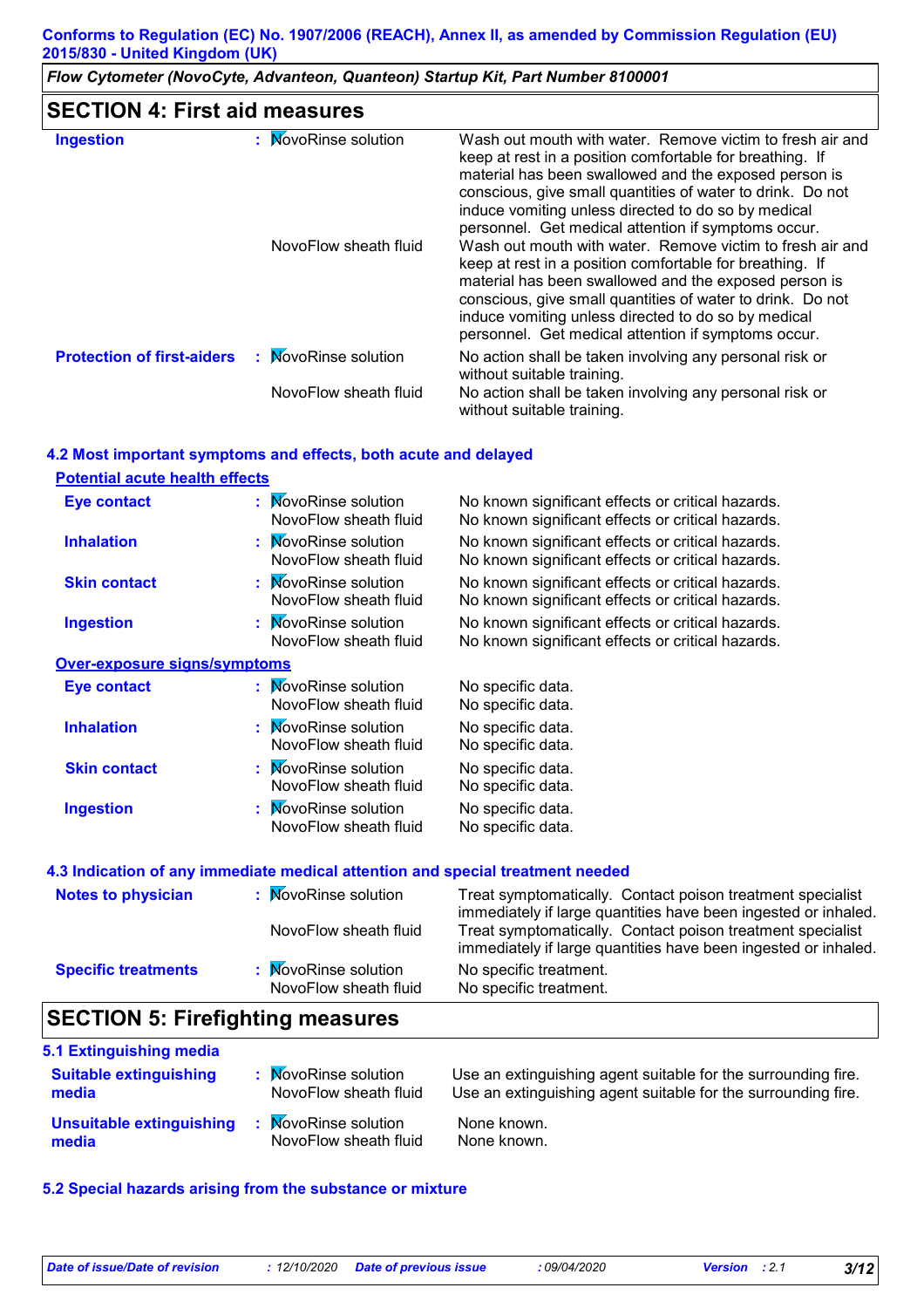*Flow Cytometer (NovoCyte, Advanteon, Quanteon) Startup Kit, Part Number 8100001*

# **SECTION 5: Firefighting measures**

| <b>Hazards from the</b><br>substance or mixture              | : MovoRinse solution  | In a fire or if heated, a pressure increase will occur and the<br>container may burst.                                                                                                                                                                                                                                                                                 |
|--------------------------------------------------------------|-----------------------|------------------------------------------------------------------------------------------------------------------------------------------------------------------------------------------------------------------------------------------------------------------------------------------------------------------------------------------------------------------------|
|                                                              | NovoFlow sheath fluid | In a fire or if heated, a pressure increase will occur and the<br>container may burst.                                                                                                                                                                                                                                                                                 |
| <b>Hazardous combustion</b>                                  | : MovoRinse solution  | No specific data.                                                                                                                                                                                                                                                                                                                                                      |
| products                                                     | NovoFlow sheath fluid | No specific data.                                                                                                                                                                                                                                                                                                                                                      |
| <b>5.3 Advice for firefighters</b>                           |                       |                                                                                                                                                                                                                                                                                                                                                                        |
| <b>Special precautions for</b><br>fire-fighters              | : MovoRinse solution  | Promptly isolate the scene by removing all persons from the<br>vicinity of the incident if there is a fire. No action shall be<br>taken involving any personal risk or without suitable training.                                                                                                                                                                      |
|                                                              | NovoFlow sheath fluid | Promptly isolate the scene by removing all persons from the<br>vicinity of the incident if there is a fire. No action shall be<br>taken involving any personal risk or without suitable training.                                                                                                                                                                      |
| <b>Special protective</b><br>equipment for fire-<br>fighters | : MovoRinse solution  | Fire-fighters should wear appropriate protective equipment<br>and self-contained breathing apparatus (SCBA) with a full<br>face-piece operated in positive pressure mode. Clothing for<br>fire-fighters (including helmets, protective boots and gloves)<br>conforming to European standard EN 469 will provide a<br>basic level of protection for chemical incidents. |
|                                                              | NovoFlow sheath fluid | Fire-fighters should wear appropriate protective equipment<br>and self-contained breathing apparatus (SCBA) with a full<br>face-piece operated in positive pressure mode. Clothing for<br>fire-fighters (including helmets, protective boots and gloves)<br>conforming to European standard EN 469 will provide a<br>basic level of protection for chemical incidents. |

### **SECTION 6: Accidental release measures**

### **6.1 Personal precautions, protective equipment and emergency procedures**

| For non-emergency<br>personnel          | : MovoRinse solution  | No action shall be taken involving any personal risk or<br>without suitable training. Evacuate surrounding areas.<br>Keep unnecessary and unprotected personnel from entering.<br>Do not touch or walk through spilt material. Put on<br>appropriate personal protective equipment. |
|-----------------------------------------|-----------------------|-------------------------------------------------------------------------------------------------------------------------------------------------------------------------------------------------------------------------------------------------------------------------------------|
|                                         | NovoFlow sheath fluid | No action shall be taken involving any personal risk or<br>without suitable training. Evacuate surrounding areas.<br>Keep unnecessary and unprotected personnel from entering.<br>Do not touch or walk through spilt material. Put on<br>appropriate personal protective equipment. |
| <b>For emergency</b><br>responders      | : MovoRinse solution  | If specialised clothing is required to deal with the spillage,<br>take note of any information in Section 8 on suitable and<br>unsuitable materials. See also the information in "For non-<br>emergency personnel".                                                                 |
|                                         | NovoFlow sheath fluid | If specialised clothing is required to deal with the spillage,<br>take note of any information in Section 8 on suitable and<br>unsuitable materials. See also the information in "For non-<br>emergency personnel".                                                                 |
| <b>6.2 Environmental</b><br>precautions | : MovoRinse solution  | Avoid dispersal of spilt material and runoff and contact with<br>soil, waterways, drains and sewers. Inform the relevant<br>authorities if the product has caused environmental pollution<br>(sewers, waterways, soil or air).                                                      |
|                                         | NovoFlow sheath fluid | Avoid dispersal of spilt material and runoff and contact with<br>soil, waterways, drains and sewers. Inform the relevant<br>authorities if the product has caused environmental pollution<br>(sewers, waterways, soil or air).                                                      |

### **6.3 Methods and material for containment and cleaning up**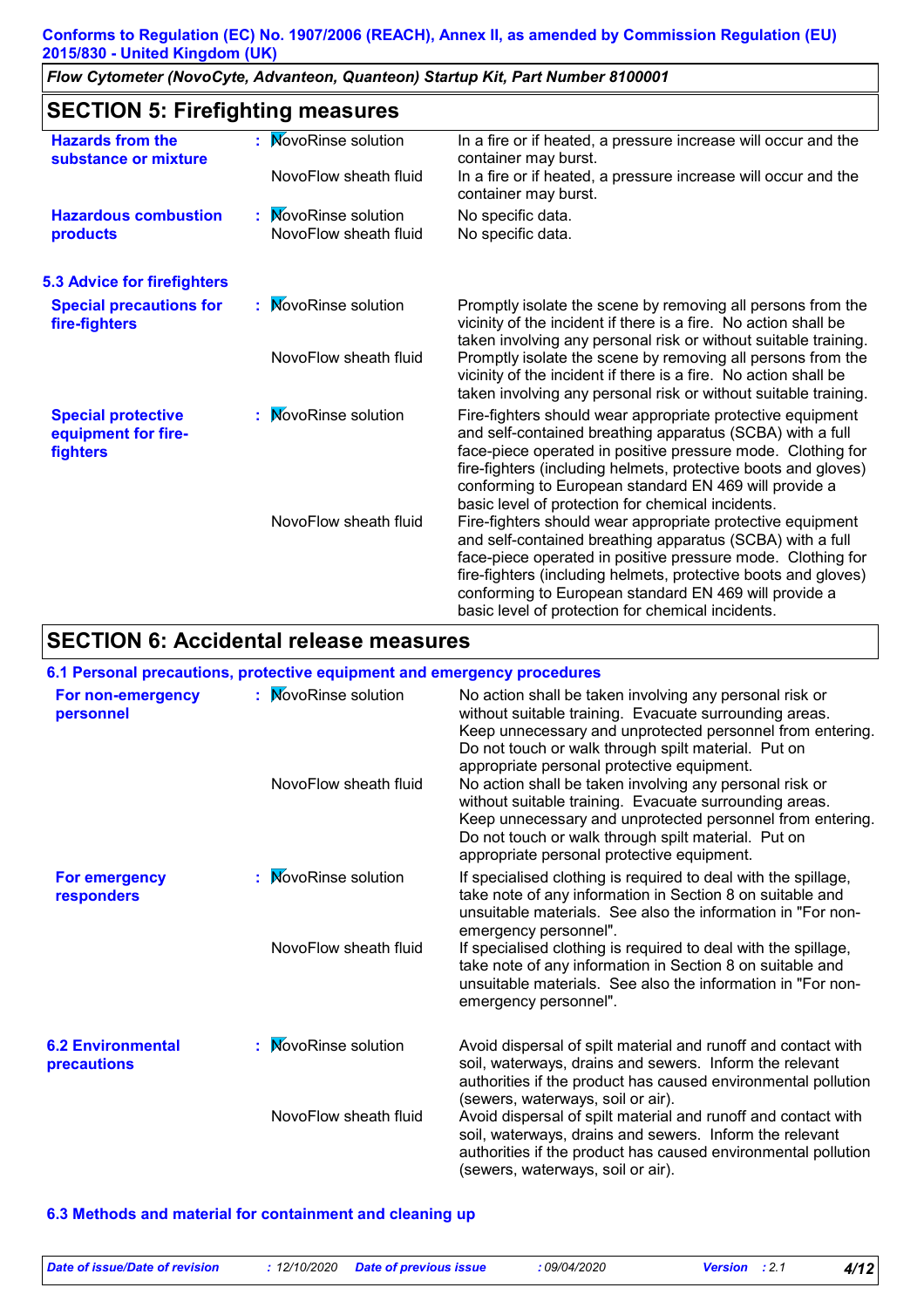*Flow Cytometer (NovoCyte, Advanteon, Quanteon) Startup Kit, Part Number 8100001*

| <b>SECTION 6: Accidental release measures</b>    |                                                                                                                                                                                                 |                                                                                                                                                                                                                                                                                                           |
|--------------------------------------------------|-------------------------------------------------------------------------------------------------------------------------------------------------------------------------------------------------|-----------------------------------------------------------------------------------------------------------------------------------------------------------------------------------------------------------------------------------------------------------------------------------------------------------|
| <b>Methods for cleaning up</b>                   | : MovoRinse solution                                                                                                                                                                            | Stop leak if without risk. Move containers from spill area.<br>Dilute with water and mop up if water-soluble. Alternatively,<br>or if water-insoluble, absorb with an inert dry material and<br>place in an appropriate waste disposal container. Dispose<br>of via a licensed waste disposal contractor. |
|                                                  | NovoFlow sheath fluid                                                                                                                                                                           | Stop leak if without risk. Move containers from spill area.<br>Dilute with water and mop up if water-soluble. Alternatively,<br>or if water-insoluble, absorb with an inert dry material and<br>place in an appropriate waste disposal container. Dispose<br>of via a licensed waste disposal contractor. |
| <b>6.4 Reference to other</b><br><b>sections</b> | : See Section 1 for emergency contact information.<br>See Section 8 for information on appropriate personal protective equipment.<br>See Section 13 for additional waste treatment information. |                                                                                                                                                                                                                                                                                                           |

# **SECTION 7: Handling and storage**

| 7.1 Precautions for safe handling                |                       |                                                                                                                                                                                                                                                                                                                                                                |
|--------------------------------------------------|-----------------------|----------------------------------------------------------------------------------------------------------------------------------------------------------------------------------------------------------------------------------------------------------------------------------------------------------------------------------------------------------------|
| <b>Protective measures</b>                       | : MovoRinse solution  | Put on appropriate personal protective equipment (see<br>Section 8).                                                                                                                                                                                                                                                                                           |
|                                                  | NovoFlow sheath fluid | Put on appropriate personal protective equipment (see<br>Section 8).                                                                                                                                                                                                                                                                                           |
| <b>Advice on general</b><br>occupational hygiene | : MovoRinse solution  | Eating, drinking and smoking should be prohibited in areas<br>where this material is handled, stored and processed.<br>Workers should wash hands and face before eating,<br>drinking and smoking. Remove contaminated clothing and<br>protective equipment before entering eating areas. See also<br>Section 8 for additional information on hygiene measures. |
|                                                  | NovoFlow sheath fluid | Eating, drinking and smoking should be prohibited in areas<br>where this material is handled, stored and processed.<br>Workers should wash hands and face before eating,<br>drinking and smoking. Remove contaminated clothing and<br>protective equipment before entering eating areas. See also<br>Section 8 for additional information on hygiene measures. |

### **7.2 Conditions for safe storage, including any incompatibilities**

| <b>Storage</b> | : MovoRinse solution  | Store in accordance with local regulations. Store in original<br>container protected from direct sunlight in a dry, cool and<br>well-ventilated area, away from incompatible materials (see<br>Section 10) and food and drink. Keep container tightly<br>closed and sealed until ready for use. Containers that have<br>been opened must be carefully resealed and kept upright to<br>prevent leakage. Do not store in unlabelled containers. Use<br>appropriate containment to avoid environmental<br>contamination. See Section 10 for incompatible materials<br>before handling or use. |
|----------------|-----------------------|--------------------------------------------------------------------------------------------------------------------------------------------------------------------------------------------------------------------------------------------------------------------------------------------------------------------------------------------------------------------------------------------------------------------------------------------------------------------------------------------------------------------------------------------------------------------------------------------|
|                | NovoFlow sheath fluid | Store in accordance with local regulations. Store in original<br>container protected from direct sunlight in a dry, cool and<br>well-ventilated area, away from incompatible materials (see<br>Section 10) and food and drink. Keep container tightly<br>closed and sealed until ready for use. Containers that have<br>been opened must be carefully resealed and kept upright to<br>prevent leakage. Do not store in unlabelled containers. Use<br>appropriate containment to avoid environmental<br>contamination. See Section 10 for incompatible materials<br>before handling or use. |

### **7.3 Specific end use(s)**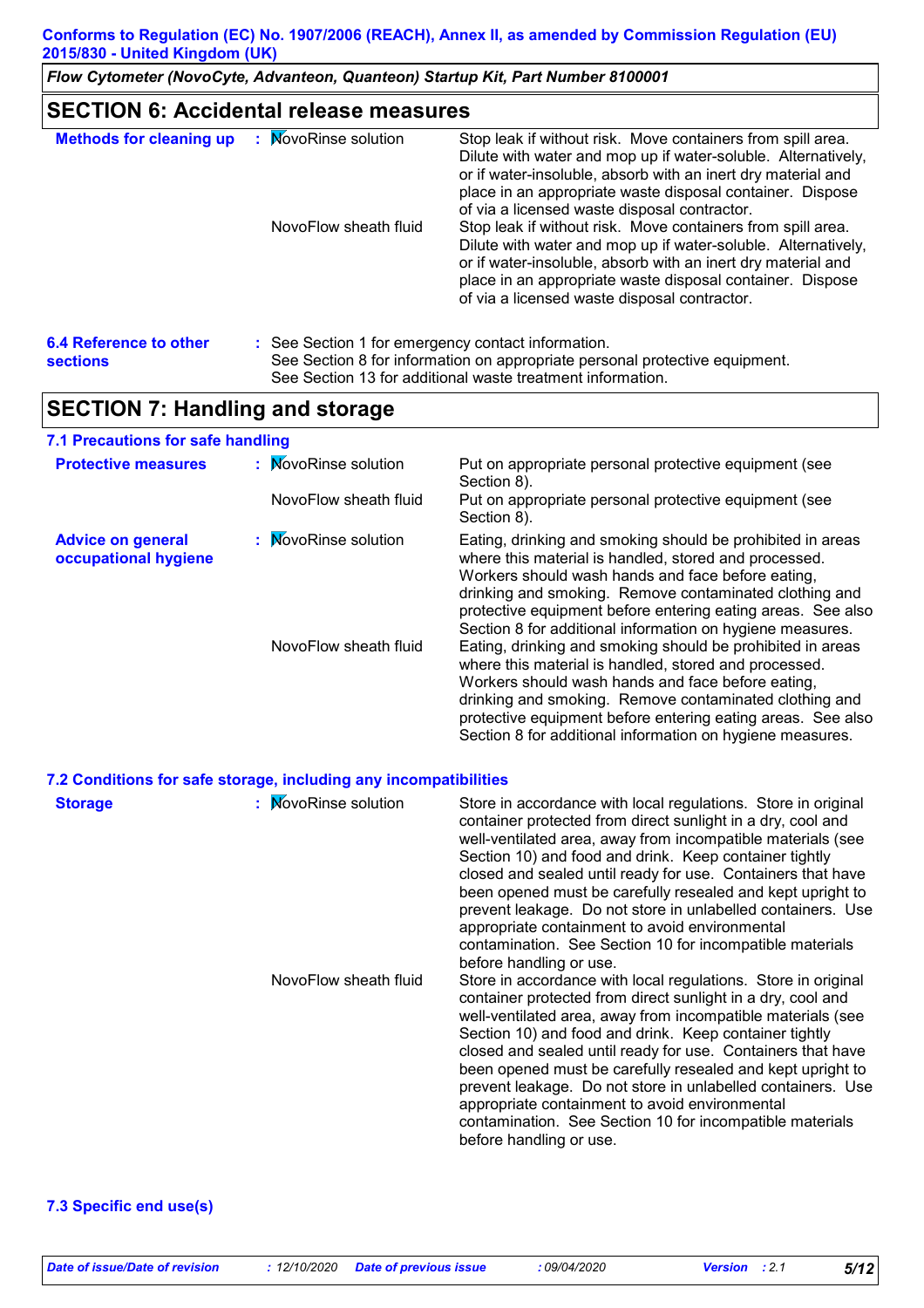*Flow Cytometer (NovoCyte, Advanteon, Quanteon) Startup Kit, Part Number 8100001*

### **SECTION 7: Handling and storage**

| <b>Recommendations</b>                                | : MovoRinse solution<br>NovoFlow sheath fluid      | Industrial applications, Professional applications.<br>Industrial applications, Professional applications. |
|-------------------------------------------------------|----------------------------------------------------|------------------------------------------------------------------------------------------------------------|
| <b>Industrial sector specific</b><br><b>solutions</b> | <b>NovoRinse solution</b><br>NovoFlow sheath fluid | Not applicable.<br>Not applicable.                                                                         |
|                                                       |                                                    |                                                                                                            |

### **SECTION 8: Exposure controls/personal protection**

#### **8.1 Control parameters**

#### **Occupational exposure limits**

No exposure limit value known.

**Recommended monitoring procedures :** If this product contains ingredients with exposure limits, personal, workplace atmosphere or biological monitoring may be required to determine the effectiveness of the ventilation or other control measures and/or the necessity to use respiratory protective equipment. Reference should be made to monitoring standards, such as the following: European Standard EN 689 (Workplace atmospheres - Guidance for the assessment of exposure by inhalation to chemical agents for comparison with limit values and measurement strategy) European Standard EN 14042 (Workplace atmospheres - Guide for the application and use of procedures for the assessment of exposure to chemical and biological agents) European Standard EN 482 (Workplace atmospheres - General requirements for the performance of procedures for the measurement of chemical agents) Reference to national guidance documents for methods for the determination of hazardous substances will also be required.

#### **DNELs/DMELs**

No DNELs/DMELs available.

#### **PNECs**

No PNECs available

| <b>8.2 Exposure controls</b>               |                                                                                                                                                                                                                                                                                                                                                                                                   |
|--------------------------------------------|---------------------------------------------------------------------------------------------------------------------------------------------------------------------------------------------------------------------------------------------------------------------------------------------------------------------------------------------------------------------------------------------------|
| <b>Appropriate engineering</b><br>controls | : Good general ventilation should be sufficient to control worker exposure to airborne<br>contaminants.                                                                                                                                                                                                                                                                                           |
| <b>Individual protection measures</b>      |                                                                                                                                                                                                                                                                                                                                                                                                   |
| <b>Hygiene measures</b>                    | : Wash hands, forearms and face thoroughly after handling chemical products, before<br>eating, smoking and using the lavatory and at the end of the working period.<br>Appropriate techniques should be used to remove potentially contaminated clothing.<br>Wash contaminated clothing before reusing. Ensure that eyewash stations and safety<br>showers are close to the workstation location. |
| <b>Eye/face protection</b>                 | : Safety eyewear complying with an approved standard should be used when a risk<br>assessment indicates this is necessary to avoid exposure to liquid splashes, mists,<br>gases or dusts. If contact is possible, the following protection should be worn, unless<br>the assessment indicates a higher degree of protection: safety glasses with side-<br>shields.                                |
| <b>Skin protection</b>                     |                                                                                                                                                                                                                                                                                                                                                                                                   |
| <b>Hand protection</b>                     | : Chemical-resistant, impervious gloves complying with an approved standard should be<br>worn at all times when handling chemical products if a risk assessment indicates this is<br>necessary.                                                                                                                                                                                                   |
| <b>Body protection</b>                     | : Personal protective equipment for the body should be selected based on the task being<br>performed and the risks involved and should be approved by a specialist before<br>handling this product.                                                                                                                                                                                               |
| <b>Other skin protection</b>               | : Appropriate footwear and any additional skin protection measures should be selected<br>based on the task being performed and the risks involved and should be approved by a<br>specialist before handling this product.                                                                                                                                                                         |
| <b>Respiratory protection</b>              | : Based on the hazard and potential for exposure, select a respirator that meets the<br>appropriate standard or certification. Respirators must be used according to a<br>respiratory protection program to ensure proper fitting, training, and other important<br>aspects of use.                                                                                                               |
| <b>Date of issue/Date of revision</b>      | : 12/10/2020<br><b>Date of previous issue</b><br>:09/04/2020<br><b>Version</b><br>: 2.1<br>6/12                                                                                                                                                                                                                                                                                                   |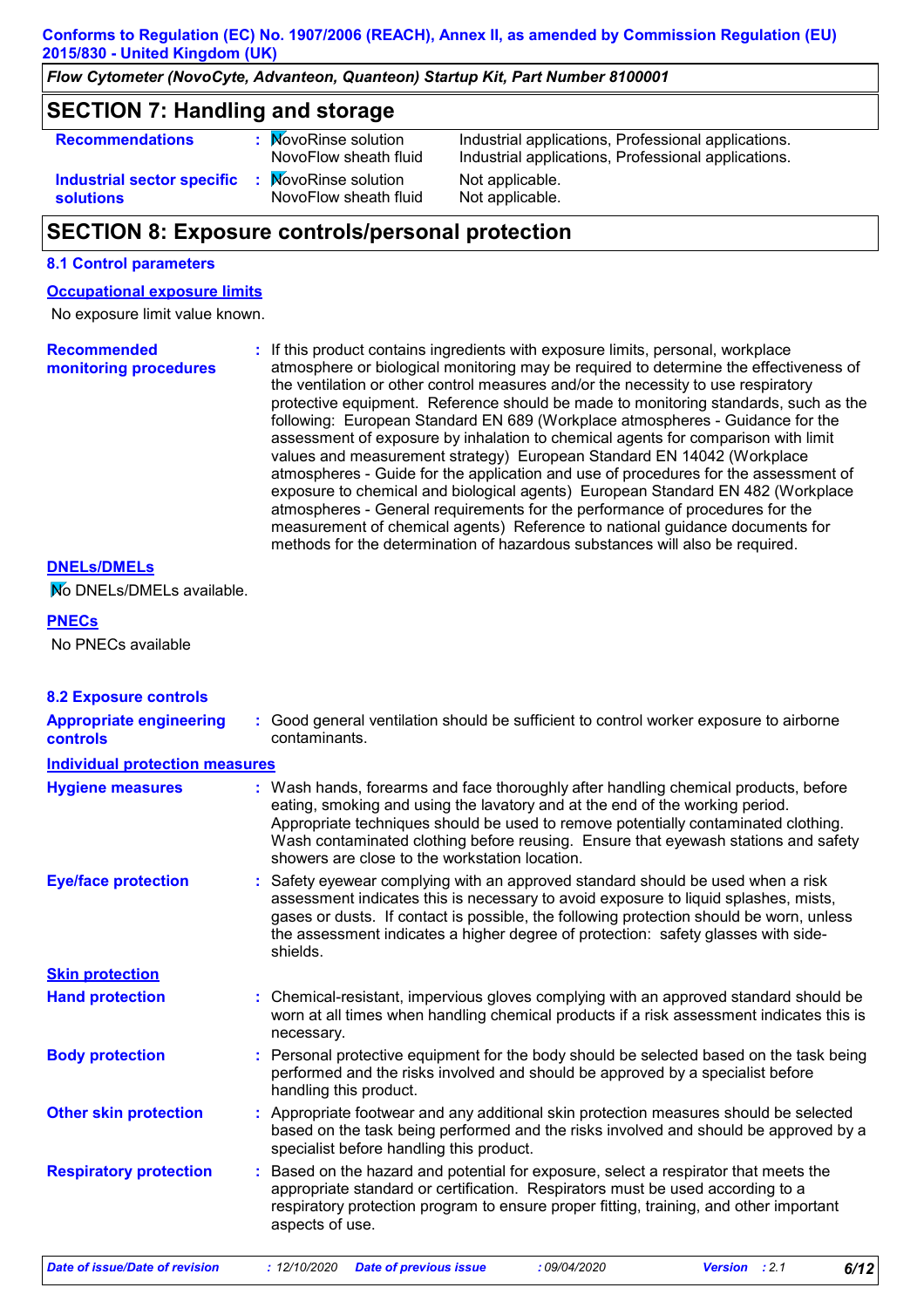*Flow Cytometer (NovoCyte, Advanteon, Quanteon) Startup Kit, Part Number 8100001*

### **SECTION 8: Exposure controls/personal protection**

| <b>Environmental exposure</b> | Emissions from ventilation or work process equipment should be checked to ensure                                                                                           |
|-------------------------------|----------------------------------------------------------------------------------------------------------------------------------------------------------------------------|
| <b>controls</b>               | they comply with the requirements of environmental protection legislation. In some<br>cases, fume scrubbers, filters or engineering modifications to the process equipment |
|                               | will be necessary to reduce emissions to acceptable levels.                                                                                                                |

### **SECTION 9: Physical and chemical properties**

### **9.1 Information on basic physical and chemical properties**

| <b>Appearance</b>                                      |    |                                                    |                                                                  |
|--------------------------------------------------------|----|----------------------------------------------------|------------------------------------------------------------------|
| <b>Physical state</b>                                  |    | <b>NovoRinse solution</b><br>NovoFlow sheath fluid | Liquid.<br>Liquid.                                               |
| <b>Colour</b>                                          |    | <b>NovoRinse solution</b><br>NovoFlow sheath fluid | Colourless.<br>Colourless.                                       |
| <b>Odour</b>                                           |    | <b>NovoRinse solution</b><br>NovoFlow sheath fluid | Not available.<br>Not available.                                 |
| <b>Odour threshold</b>                                 |    | <b>MovoRinse solution</b><br>NovoFlow sheath fluid | Not available.<br>Not available.                                 |
| pH                                                     |    | <b>NovoRinse solution</b><br>NovoFlow sheath fluid | Not available.<br>7                                              |
| <b>Melting point/freezing point</b>                    |    | <b>NovoRinse solution</b><br>NovoFlow sheath fluid | $0^{\circ}$ C<br>$0^{\circ}$ C                                   |
| <b>Initial boiling point and</b><br>boiling range      |    | <b>NovoRinse solution</b><br>NovoFlow sheath fluid | $100^{\circ}$ C<br>$100^{\circ}$ C                               |
| <b>Flash point</b>                                     |    | <b>NovoRinse solution</b><br>NovoFlow sheath fluid | Not available.<br>Not available.                                 |
| <b>Evaporation rate</b>                                |    | <b>NovoRinse solution</b><br>NovoFlow sheath fluid | Not available.<br>Not available.                                 |
| <b>Flammability (solid, gas)</b>                       |    | <b>NovoRinse solution</b><br>NovoFlow sheath fluid | Not applicable.<br>Not applicable.                               |
| <b>Upper/lower flammability or</b><br>explosive limits | ÷. | <b>NovoRinse solution</b><br>NovoFlow sheath fluid | Not available.<br>Not available.                                 |
| <b>Vapour pressure</b>                                 |    | <b>NovoRinse solution</b><br>NovoFlow sheath fluid | Not available.<br>Not available.                                 |
| <b>Vapour density</b>                                  |    | <b>NovoRinse solution</b><br>NovoFlow sheath fluid | Not available.<br>Not available.                                 |
| <b>Relative density</b>                                |    | <b>NovoRinse solution</b><br>NovoFlow sheath fluid | Not available.<br>Not available.                                 |
| <b>Solubility(ies)</b>                                 |    | <b>NovoRinse solution</b>                          | Soluble in the following materials: cold water and hot<br>water. |
|                                                        |    | NovoFlow sheath fluid                              | Soluble in the following materials: cold water and hot<br>water. |
| <b>Partition coefficient: n-</b><br>octanol/water      |    | <b>NovoRinse solution</b><br>NovoFlow sheath fluid | Not available.<br>Not available.                                 |
| <b>Auto-ignition temperature</b>                       |    | <b>NovoRinse solution</b><br>NovoFlow sheath fluid | Not available.<br>Not available.                                 |
| <b>Decomposition temperature</b>                       |    | <b>NovoRinse solution</b><br>NovoFlow sheath fluid | Not available.<br>Not available.                                 |
| <b>Viscosity</b>                                       |    | <b>NovoRinse solution</b><br>NovoFlow sheath fluid | Not available.<br>Not available.                                 |
| <b>Explosive properties</b>                            | ÷. | <b>NovoRinse solution</b><br>NovoFlow sheath fluid | Not available.<br>Not available.                                 |
| <b>Oxidising properties</b>                            |    | <b>NovoRinse solution</b><br>NovoFlow sheath fluid | Not available.<br>Not available.                                 |

### **9.2 Other information**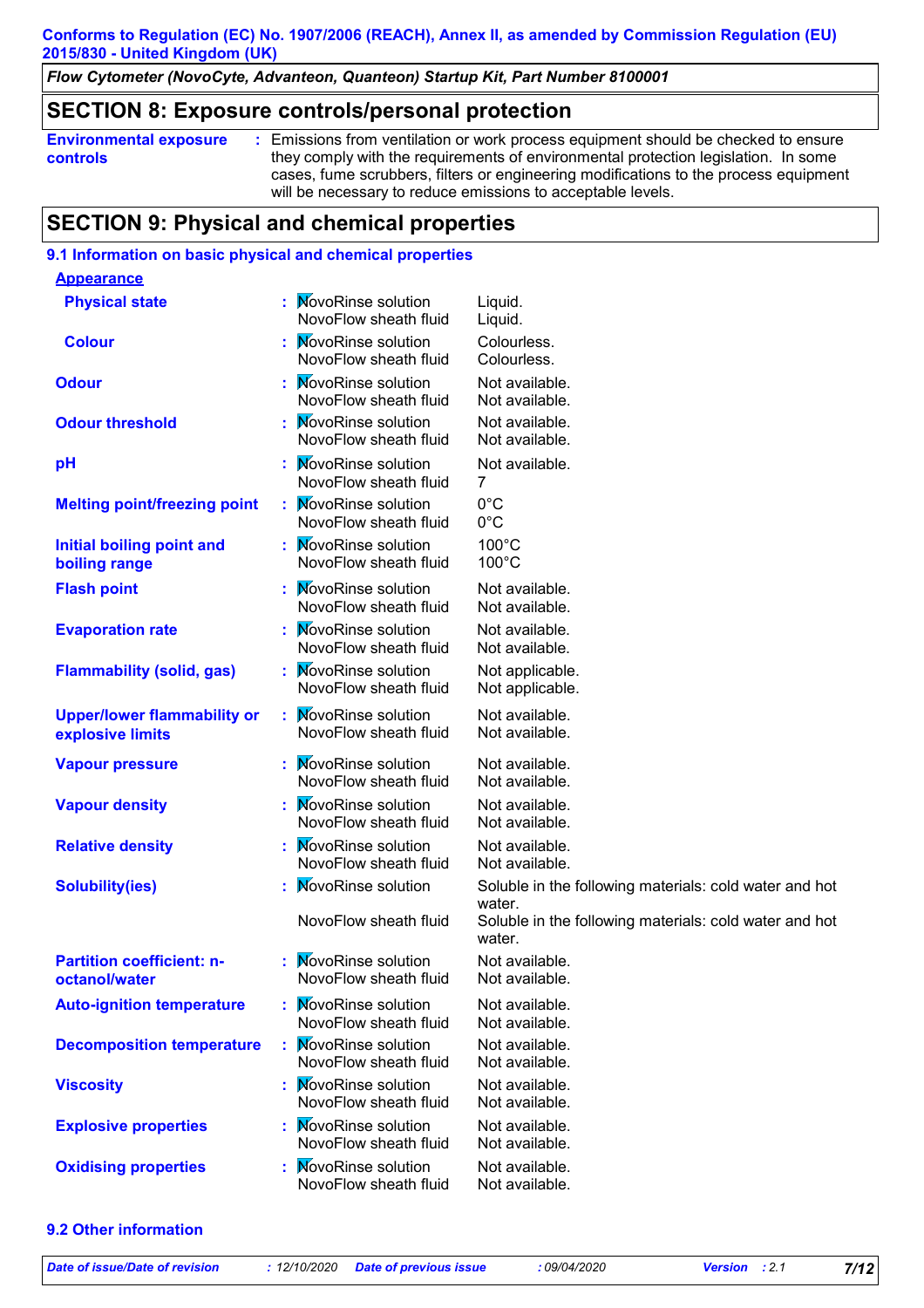*Flow Cytometer (NovoCyte, Advanteon, Quanteon) Startup Kit, Part Number 8100001*

### **SECTION 9: Physical and chemical properties**

No additional information.

# **SECTION 10: Stability and reactivity**

| <b>10.1 Reactivity</b>                            | : MovoRinse solution<br>NovoFlow sheath fluid      | No specific test data related to reactivity available for this<br>product or its ingredients.<br>No specific test data related to reactivity available for this<br>product or its ingredients.                     |
|---------------------------------------------------|----------------------------------------------------|--------------------------------------------------------------------------------------------------------------------------------------------------------------------------------------------------------------------|
| <b>10.2 Chemical stability</b>                    | : MovoRinse solution<br>NovoFlow sheath fluid      | The product is stable.<br>The product is stable.                                                                                                                                                                   |
| <b>10.3 Possibility of</b><br>hazardous reactions | : MovoRinse solution<br>NovoFlow sheath fluid      | Under normal conditions of storage and use, hazardous<br>reactions will not occur.<br>Under normal conditions of storage and use, hazardous<br>reactions will not occur.                                           |
| <b>10.4 Conditions to avoid</b>                   | <b>NovoRinse solution</b><br>NovoFlow sheath fluid | No specific data.<br>No specific data.                                                                                                                                                                             |
| <b>10.5 Incompatible</b><br>materials             | : MovoRinse solution<br>NovoFlow sheath fluid      | May react or be incompatible with oxidising materials.<br>May react or be incompatible with oxidising materials.                                                                                                   |
| <b>10.6 Hazardous</b><br>decomposition products   | <b>NovoRinse solution</b><br>NovoFlow sheath fluid | Under normal conditions of storage and use, hazardous<br>decomposition products should not be produced.<br>Under normal conditions of storage and use, hazardous<br>decomposition products should not be produced. |

# **SECTION 11: Toxicological information**

| 11.1 Information on toxicological effects          |                                               |                               |                                                                                                        |               |      |
|----------------------------------------------------|-----------------------------------------------|-------------------------------|--------------------------------------------------------------------------------------------------------|---------------|------|
| <b>Acute toxicity</b>                              |                                               |                               |                                                                                                        |               |      |
| Not available.                                     |                                               |                               |                                                                                                        |               |      |
| <b>Acute toxicity estimates</b>                    |                                               |                               |                                                                                                        |               |      |
| N/A                                                |                                               |                               |                                                                                                        |               |      |
| <b>Irritation/Corrosion</b>                        |                                               |                               |                                                                                                        |               |      |
| <b>Conclusion/Summary</b>                          | : Not available.                              |                               |                                                                                                        |               |      |
| <b>Sensitiser</b>                                  |                                               |                               |                                                                                                        |               |      |
| <b>Conclusion/Summary</b>                          | : Not available.                              |                               |                                                                                                        |               |      |
| <b>Mutagenicity</b>                                |                                               |                               |                                                                                                        |               |      |
| <b>Conclusion/Summary</b>                          | : Not available.                              |                               |                                                                                                        |               |      |
| <b>Carcinogenicity</b>                             |                                               |                               |                                                                                                        |               |      |
| <b>Conclusion/Summary</b>                          | : Not available.                              |                               |                                                                                                        |               |      |
| <b>Reproductive toxicity</b>                       |                                               |                               |                                                                                                        |               |      |
| <b>Conclusion/Summary</b>                          | : Not available.                              |                               |                                                                                                        |               |      |
| <b>Teratogenicity</b>                              |                                               |                               |                                                                                                        |               |      |
| <b>Conclusion/Summary</b>                          | : Not available.                              |                               |                                                                                                        |               |      |
| <b>Information on likely</b><br>routes of exposure | : MovoRinse solution<br>NovoFlow sheath fluid |                               | Not available.<br>Not available.                                                                       |               |      |
| <b>Potential acute health effects</b>              |                                               |                               |                                                                                                        |               |      |
| <b>Inhalation</b>                                  | : MovoRinse solution<br>NovoFlow sheath fluid |                               | No known significant effects or critical hazards.<br>No known significant effects or critical hazards. |               |      |
| <b>Ingestion</b>                                   | : MovoRinse solution<br>NovoFlow sheath fluid |                               | No known significant effects or critical hazards.<br>No known significant effects or critical hazards. |               |      |
| Date of issue/Date of revision                     | : 12/10/2020                                  | <b>Date of previous issue</b> | :09/04/2020                                                                                            | Version : 2.1 | 8/12 |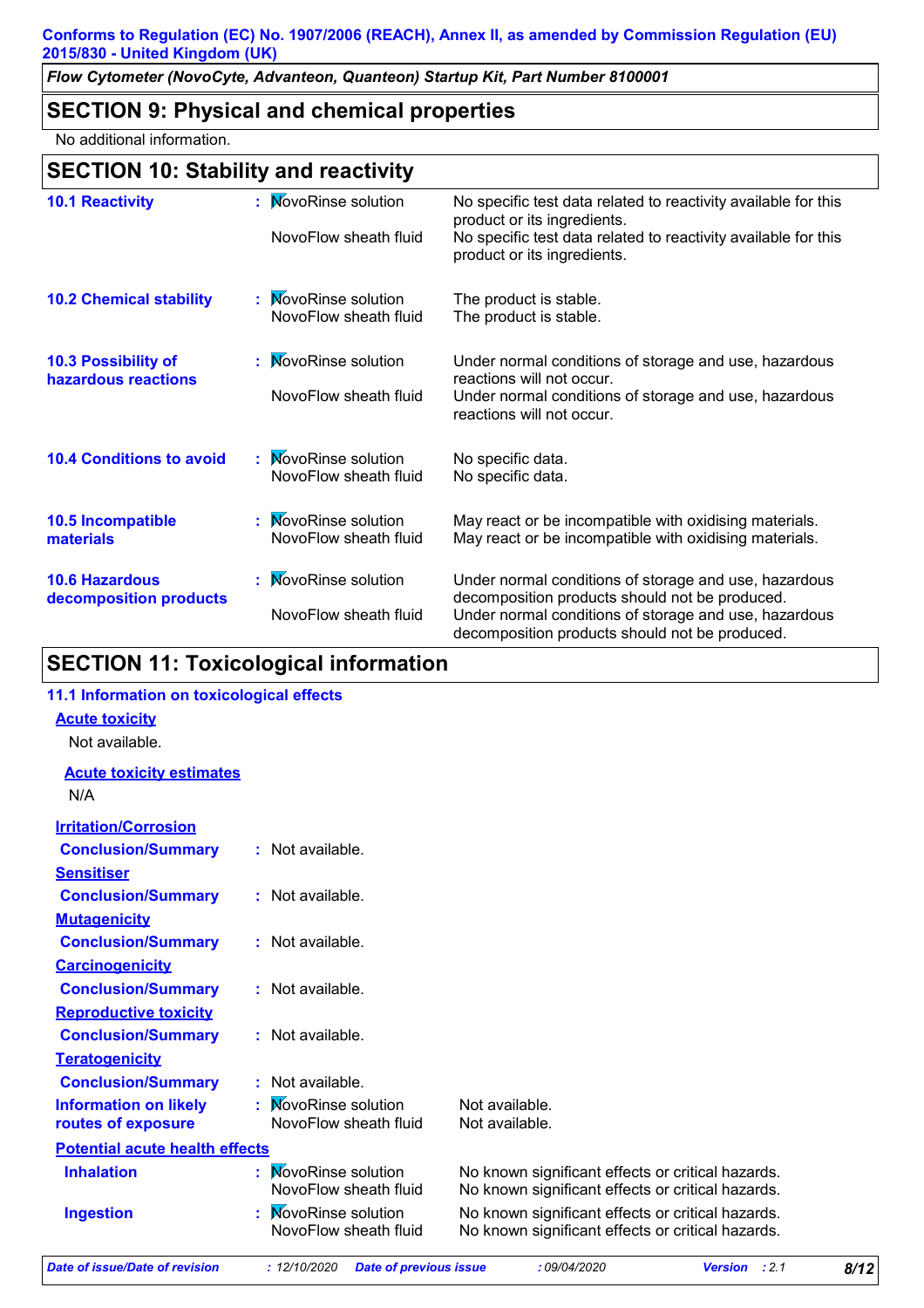*Flow Cytometer (NovoCyte, Advanteon, Quanteon) Startup Kit, Part Number 8100001*

# **SECTION 11: Toxicological information**

| <b>Skin contact</b>                                                          | <b>NovoRinse solution</b><br>NovoFlow sheath fluid | No known significant effects or critical hazards.<br>No known significant effects or critical hazards. |
|------------------------------------------------------------------------------|----------------------------------------------------|--------------------------------------------------------------------------------------------------------|
| <b>Eye contact</b>                                                           | : MovoRinse solution<br>NovoFlow sheath fluid      | No known significant effects or critical hazards.<br>No known significant effects or critical hazards. |
| Symptoms related to the physical, chemical and toxicological characteristics |                                                    |                                                                                                        |
| <b>Inhalation</b>                                                            | : MovoRinse solution<br>NovoFlow sheath fluid      | No specific data.<br>No specific data.                                                                 |
| <b>Ingestion</b>                                                             | : MovoRinse solution<br>NovoFlow sheath fluid      | No specific data.<br>No specific data.                                                                 |
| <b>Skin contact</b>                                                          | : MovoRinse solution<br>NovoFlow sheath fluid      | No specific data.<br>No specific data.                                                                 |
| <b>Eye contact</b>                                                           | : MovoRinse solution<br>NovoFlow sheath fluid      | No specific data.<br>No specific data.                                                                 |
|                                                                              |                                                    | Delayed and immediate effects as well as chronic effects from short and long-term exposure             |
| <b>Short term exposure</b>                                                   |                                                    |                                                                                                        |
| <b>Potential immediate</b><br>effects                                        | : Not available.                                   |                                                                                                        |
| <b>Potential delayed</b><br>effects                                          | : Not available.                                   |                                                                                                        |
| <b>Long term exposure</b>                                                    |                                                    |                                                                                                        |
| <b>Potential immediate</b><br>effects                                        | $:$ Not available.                                 |                                                                                                        |
| <b>Potential delayed</b><br>effects                                          | : Not available.                                   |                                                                                                        |
| <b>Potential chronic health effects</b>                                      |                                                    |                                                                                                        |
| <b>General</b>                                                               | <b>NovoRinse solution</b><br>NovoFlow sheath fluid | No known significant effects or critical hazards.<br>No known significant effects or critical hazards. |
| <b>Carcinogenicity</b>                                                       | : MovoRinse solution<br>NovoFlow sheath fluid      | No known significant effects or critical hazards.<br>No known significant effects or critical hazards. |
| <b>Mutagenicity</b>                                                          | <b>NovoRinse solution</b><br>NovoFlow sheath fluid | No known significant effects or critical hazards.<br>No known significant effects or critical hazards. |
| <b>Reproductive toxicity</b>                                                 | <b>NovoRinse solution</b><br>NovoFlow sheath fluid | No known significant effects or critical hazards.<br>No known significant effects or critical hazards. |
| <b>Other information</b>                                                     | <b>NovoRinse solution</b><br>NovoFlow sheath fluid | Not available.<br>Not available.                                                                       |

# **SECTION 12: Ecological information**

#### **12.1 Toxicity**

**Conclusion/Summary :** Not available.

#### **12.2 Persistence and degradability**

Not available.

#### **12.3 Bioaccumulative potential**

Not available.

| 12.4 Mobility in soil                                   |                    |
|---------------------------------------------------------|--------------------|
| <b>Soil/water partition</b><br><b>coefficient (Koc)</b> | $:$ Not available. |
| <b>Mobility</b>                                         | $:$ Not available. |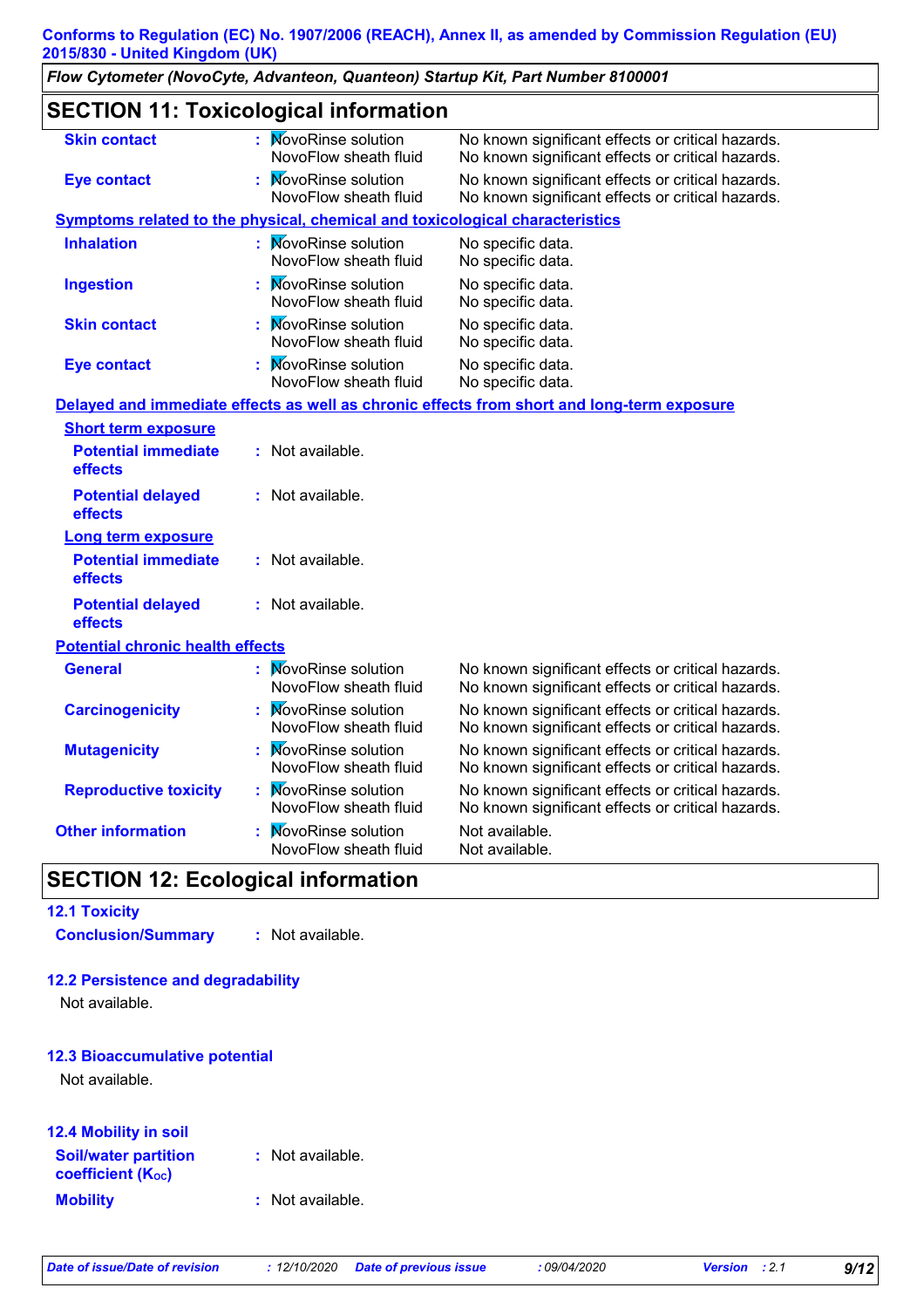*Flow Cytometer (NovoCyte, Advanteon, Quanteon) Startup Kit, Part Number 8100001*

### **SECTION 12: Ecological information**

#### **12.5 Results of PBT and vPvB assessment**

This mixture does not contain any substances that are assessed to be a PBT or a vPvB.

**12.6 Other adverse effects** : No known significant effects or critical hazards.

### **SECTION 13: Disposal considerations**

### **13.1 Waste treatment methods**

| <b>Product</b>             |                                                                                                                                                                                                                                                                                                                                                                                                                                                                                                                                                  |
|----------------------------|--------------------------------------------------------------------------------------------------------------------------------------------------------------------------------------------------------------------------------------------------------------------------------------------------------------------------------------------------------------------------------------------------------------------------------------------------------------------------------------------------------------------------------------------------|
| <b>Methods of disposal</b> | : The generation of waste should be avoided or minimised wherever possible. Disposal<br>of this product, solutions and any by-products should at all times comply with the<br>requirements of environmental protection and waste disposal legislation and any<br>regional local authority requirements. Dispose of surplus and non-recyclable products<br>via a licensed waste disposal contractor. Waste should not be disposed of untreated to<br>the sewer unless fully compliant with the requirements of all authorities with jurisdiction. |
| <b>Hazardous waste</b>     | : Within the present knowledge of the supplier, this product is not regarded as hazardous<br>waste, as defined by EU Directive 2008/98/EC.                                                                                                                                                                                                                                                                                                                                                                                                       |
| <b>Packaging</b>           |                                                                                                                                                                                                                                                                                                                                                                                                                                                                                                                                                  |
| <b>Methods of disposal</b> | : The generation of waste should be avoided or minimised wherever possible. Waste<br>packaging should be recycled. Incineration or landfill should only be considered when<br>recycling is not feasible.                                                                                                                                                                                                                                                                                                                                         |
| <b>Special precautions</b> | : This material and its container must be disposed of in a safe way. Empty containers or<br>liners may retain some product residues. Avoid dispersal of spilt material and runoff<br>and contact with soil, waterways, drains and sewers.                                                                                                                                                                                                                                                                                                        |

# **SECTION 14: Transport information**

|                                           | <b>ADR/RID</b>           | <b>IMDG</b>           | <b>IATA</b>           |
|-------------------------------------------|--------------------------|-----------------------|-----------------------|
| 14.1 UN number                            | <b>Not regulated.</b>    | <b>Mot regulated.</b> | <b>Mot regulated.</b> |
| 14.2 UN proper<br>shipping name           | $\overline{\phantom{0}}$ |                       |                       |
| <b>14.3 Transport</b><br>hazard class(es) |                          |                       |                       |
| 14.4 Packing<br>group                     |                          |                       |                       |
| 14.5<br><b>Environmental</b><br>hazards   | No.                      | No.                   | No.                   |

**Additional information**

**14.6 Special precautions for user : Transport within user's premises:** always transport in closed containers that are upright and secure. Ensure that persons transporting the product know what to do in the event of an accident or spillage.

**14.7 Transport in bulk according to IMO instruments**

**:** Not available.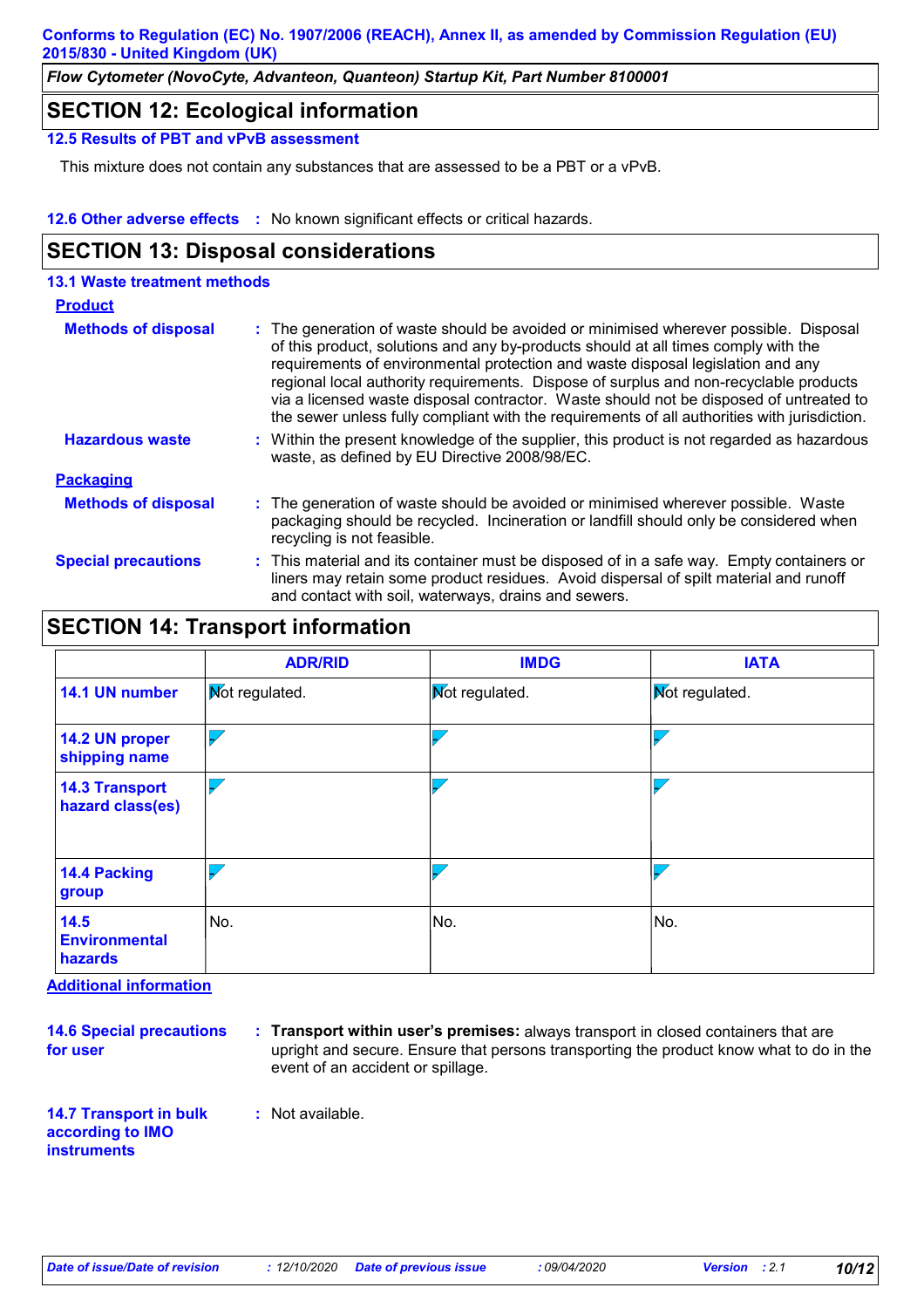*Flow Cytometer (NovoCyte, Advanteon, Quanteon) Startup Kit, Part Number 8100001*

# **SECTION 15: Regulatory information**

| 15.1 Safety, health and environmental regulations/legislation specific for the substance or mixture |                                                                            |                                                                                                         |
|-----------------------------------------------------------------------------------------------------|----------------------------------------------------------------------------|---------------------------------------------------------------------------------------------------------|
| EU Regulation (EC) No. 1907/2006 (REACH)                                                            |                                                                            |                                                                                                         |
|                                                                                                     | <b>Annex XIV - List of substances subject to authorisation</b>             |                                                                                                         |
| <b>Annex XIV</b>                                                                                    |                                                                            |                                                                                                         |
| None of the components are listed.                                                                  |                                                                            |                                                                                                         |
| <b>Substances of very high concern</b>                                                              |                                                                            |                                                                                                         |
| None of the components are listed.                                                                  |                                                                            |                                                                                                         |
|                                                                                                     |                                                                            | <b>Annex XVII - Restrictions on the manufacture, placing on the market and use of certain dangerous</b> |
| substances, mixtures and articles                                                                   | : MovoRinse solution                                                       |                                                                                                         |
| Label                                                                                               | NovoFlow sheath fluid                                                      | Not applicable.<br>Not applicable.                                                                      |
|                                                                                                     |                                                                            |                                                                                                         |
| <b>Other EU regulations</b>                                                                         |                                                                            |                                                                                                         |
| Ozone depleting substances (1005/2009/EU)                                                           |                                                                            |                                                                                                         |
| Not listed.                                                                                         |                                                                            |                                                                                                         |
| Prior Informed Consent (PIC) (649/2012/EU)                                                          |                                                                            |                                                                                                         |
| Not listed.                                                                                         |                                                                            |                                                                                                         |
|                                                                                                     |                                                                            |                                                                                                         |
| <b>Seveso Directive</b>                                                                             |                                                                            |                                                                                                         |
|                                                                                                     | This product is not controlled under the Seveso Directive.                 |                                                                                                         |
| <b>International requlations</b>                                                                    |                                                                            |                                                                                                         |
|                                                                                                     | <b>Chemical Weapon Convention List Schedules I, II &amp; III Chemicals</b> |                                                                                                         |
| Not listed.                                                                                         |                                                                            |                                                                                                         |
| <b>Montreal Protocol</b>                                                                            |                                                                            |                                                                                                         |
| Not listed.                                                                                         |                                                                            |                                                                                                         |
|                                                                                                     |                                                                            |                                                                                                         |
| Not listed.                                                                                         | <b>Stockholm Convention on Persistent Organic Pollutants</b>               |                                                                                                         |
|                                                                                                     |                                                                            |                                                                                                         |
|                                                                                                     | <b>Rotterdam Convention on Prior Informed Consent (PIC)</b>                |                                                                                                         |
| Not listed.                                                                                         |                                                                            |                                                                                                         |
|                                                                                                     | <b>UNECE Aarhus Protocol on POPs and Heavy Metals</b>                      |                                                                                                         |
| Not listed.                                                                                         |                                                                            |                                                                                                         |
| <b>Inventory list</b>                                                                               |                                                                            |                                                                                                         |
| <b>Australia</b>                                                                                    | : All components are listed or exempted.                                   |                                                                                                         |
| <b>Canada</b>                                                                                       | All components are listed or exempted.                                     |                                                                                                         |
| <b>China</b>                                                                                        | All components are listed or exempted.                                     |                                                                                                         |
| <b>Europe</b>                                                                                       | All components are listed or exempted.                                     |                                                                                                         |
| <b>Japan</b>                                                                                        |                                                                            | Japan inventory (ENCS): All components are listed or exempted.                                          |
|                                                                                                     |                                                                            | Japan inventory (ISHL): All components are listed or exempted.                                          |
| <b>New Zealand</b>                                                                                  | All components are listed or exempted.                                     |                                                                                                         |
| <b>Philippines</b>                                                                                  | All components are listed or exempted.                                     |                                                                                                         |
| <b>Republic of Korea</b>                                                                            | All components are listed or exempted.                                     |                                                                                                         |
| <b>Taiwan</b>                                                                                       | All components are listed or exempted.                                     |                                                                                                         |
| <b>Thailand</b>                                                                                     | Not determined.                                                            |                                                                                                         |
| <b>Turkey</b>                                                                                       | Not determined.                                                            |                                                                                                         |
| <b>United States</b>                                                                                | All components are active or exempted.                                     |                                                                                                         |
| <b>Viet Nam</b>                                                                                     | All components are listed or exempted.                                     |                                                                                                         |
|                                                                                                     |                                                                            |                                                                                                         |